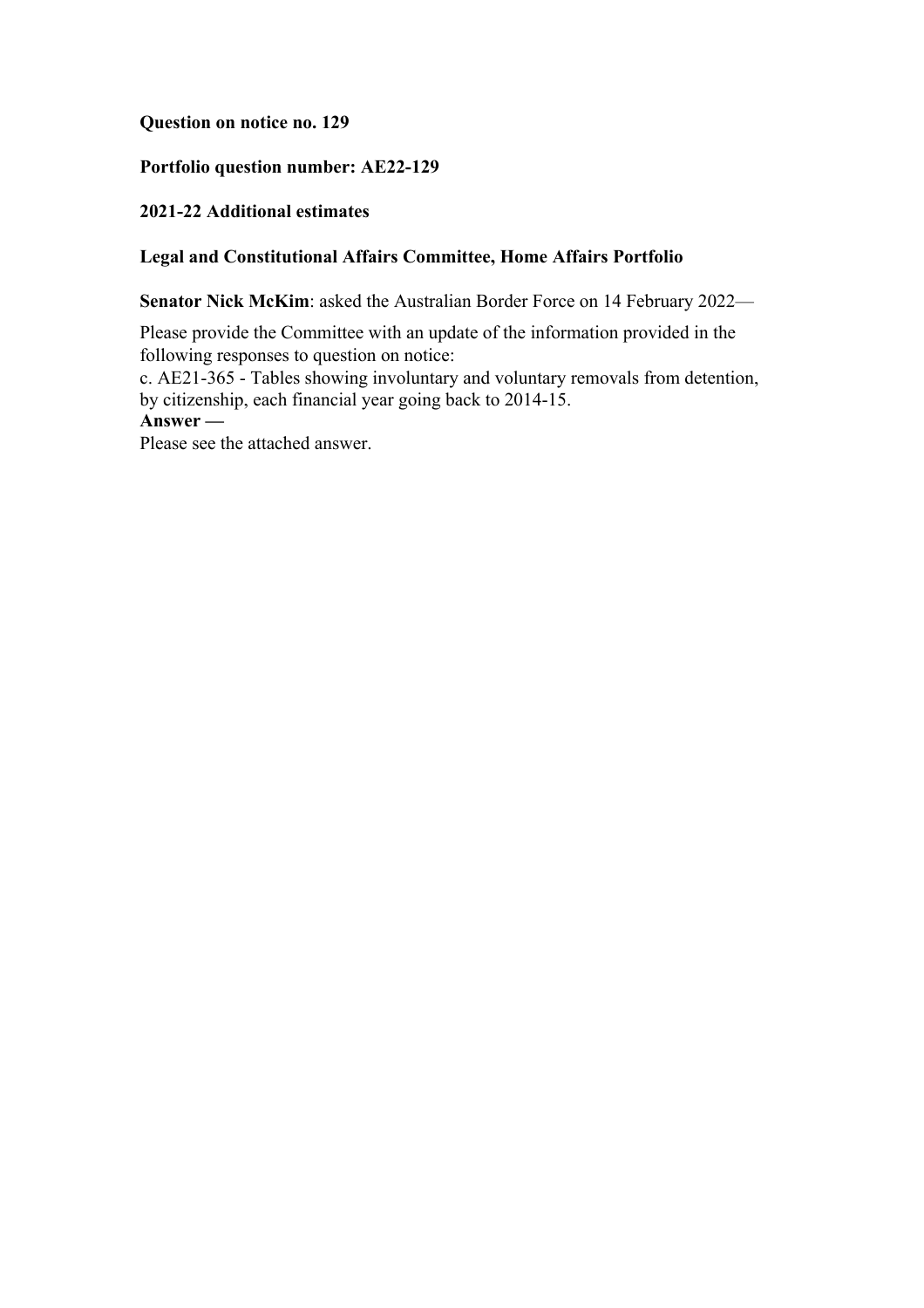#### **SENATE STANDING COMMITTEE ON LEGAL AND CONSTITUTIONAL AFFAIRS ADDITIONAL BUDGET ESTIMATES 14 FEBRUARY 2022**

#### **Home Affairs Portfolio Australian Border Force**

## **Program 2.4: IMA Offshore Management**

## **AE22-129 - Tables showing involuntary and voluntary removals from detention**

Senator Nick McKim asked:

Please provide the Committee with an update of the information provided in the following responses to question on notice:

c. AE21-365 - Tables showing involuntary and voluntary removals from detention, by citizenship, each financial year going back to 2014-15.

*Answer:*

| <b>VOLUNTARY Removals from Immigration Detention FY2014/15 - YTD 2021/22</b> |                  |                  |               |               |               |                  |                |                               |  |  |
|------------------------------------------------------------------------------|------------------|------------------|---------------|---------------|---------------|------------------|----------------|-------------------------------|--|--|
| Citizenship at<br><b>Departure</b>                                           | $2014 -$<br>2015 | $2015 -$<br>2016 | 2016-<br>2017 | 2017-<br>2018 | 2018-<br>2019 | $2019 -$<br>2020 | 2020-<br>2021  | $2021 -$<br>2022 to<br>31 Jan |  |  |
| Afghanistan                                                                  | $<$ 5            | $<$ 5            | 6             | $<$ 5         |               | $<$ 5            | $<$ 5          |                               |  |  |
| Albania                                                                      | 8                | 5                | 6             | 10            | 14            | $\leq$           | $\overline{7}$ |                               |  |  |
| Algeria                                                                      | $\leq$           |                  |               | $\leq$        |               |                  | $\leq$         |                               |  |  |
| Andorra                                                                      | $\leq$           | $\leq$           |               |               |               |                  |                |                               |  |  |
| Angola                                                                       | $\leq$           |                  |               | $\leq$        |               |                  |                |                               |  |  |
| Argentina                                                                    | 13               | 12               | 20            | 14            | 8             | 8                |                |                               |  |  |
| Armenia                                                                      |                  |                  |               |               |               | $\leq$           |                | $<$ 5                         |  |  |
| Austria                                                                      | 9                | $\overline{7}$   | 8             | 10            | $<$ 5         | $<$ 5            |                | $\leq$                        |  |  |
| Azerbaijan                                                                   |                  |                  | $\leq 5$      |               |               |                  |                |                               |  |  |
| <b>Bahrain</b>                                                               |                  |                  | $\leq$        |               |               |                  |                |                               |  |  |
| Bangladesh                                                                   | 17               | 23               | 23            | 23            | 17            | 10               |                | $<$ 5                         |  |  |
| <b>Belarus</b>                                                               |                  |                  |               |               | $<$ 5         |                  |                |                               |  |  |
| Belgium                                                                      | 18               | 10               | 9             | $\leq$        | 8             | 6                | $<$ 5          | $<$ 5                         |  |  |
| <b>Bhutan</b>                                                                |                  |                  |               | $<$ 5         | $<$ 5         |                  |                |                               |  |  |
| <b>Bolivia</b>                                                               |                  | $\leq$ 5         | $<$ 5         |               |               |                  |                |                               |  |  |
| Bosnia -<br>Herzegovina                                                      | $\leq$ 5         |                  | $<$ 5         | $<$ 5         |               | $<$ 5            | $<$ 5          |                               |  |  |
| <b>Botswana</b>                                                              |                  | $<$ 5            |               |               | $<$ 5         | $\leq$           |                |                               |  |  |
| <b>Brazil</b>                                                                | 48               | 55               | 85            | 55            | 59            | 43               | 9              | 12                            |  |  |
| <b>Brunei</b>                                                                |                  |                  |               |               |               |                  |                |                               |  |  |
| Darussalam                                                                   |                  |                  |               | $<$ 5         | $\leq$ 5      |                  |                |                               |  |  |
| Bulgaria                                                                     | $\leq$ 5         | $<$ 5            | $<$ 5         |               | $<$ 5         | $\leq$ 5         |                |                               |  |  |
| Burundi                                                                      |                  |                  |               |               |               |                  |                | $\leq$ 5                      |  |  |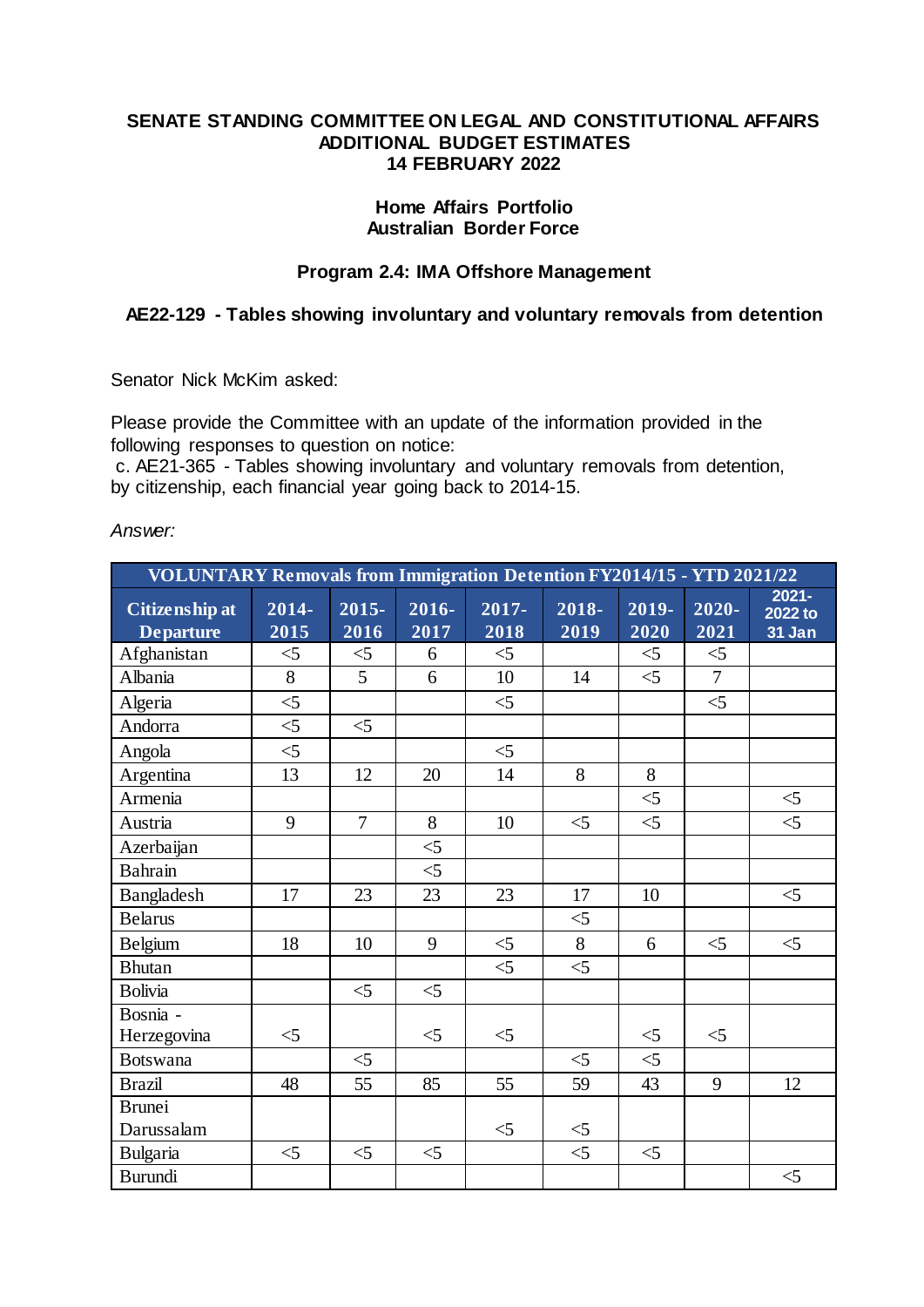| Cambodia     |          | $<$ 5          |          | $<$ 5    |                |          |                |             |
|--------------|----------|----------------|----------|----------|----------------|----------|----------------|-------------|
| Cameroon     | 5        | $\overline{7}$ | $\leq 5$ | $\leq 5$ | 5              | $<$ 5    |                |             |
| Canada       |          |                | $\leq$   | $\leq$   |                |          | $\leq$         |             |
| Cape Verde   | 74       | 56             | 63       | 50       | 41             | 29       | 9              | 6           |
| Chad         |          | $\leq$ 5       |          |          |                |          |                |             |
| Chile        | 9        | 18             | 15       | 15       | 22             | 18       | $<$ 5          | $<$ 5       |
| China        | 613      | 616            | 595      | 1,717    | 752            | 353      | 78             | 25          |
| Colombia     | 21       | 24             | 21       | 18       | 21             | 23       | 5              | 6           |
| Congo,       |          |                |          |          |                |          |                |             |
| Democratic   |          |                |          |          |                |          |                |             |
| Republic of  |          |                | $\leq$ 5 | $<$ 5    |                |          |                |             |
| Cook Islands | $\leq 5$ |                |          |          |                |          |                |             |
| Croatia      | 8        | $\leq$ 5       |          |          | $\leq$         | $\leq$   |                | $\leq$      |
| Cuba         |          | $\leq$         |          |          |                |          |                |             |
| Cyprus       | $\leq$   | $<$ 5          | $\leq$   | $<$ 5    | $\leq$         | $<$ 5    |                |             |
| Czechia      | 23       | 14             | 24       | 8        | 10             | $\leq$   | $<$ 5          | $<$ 5       |
| Denmark      | 6        | $\leq$ 5       | $<$ 5    | $\leq$   | 6              | $\leq$   |                |             |
| Dominican    |          |                |          |          |                |          |                |             |
| Republic     | $\leq$ 5 |                |          |          |                |          |                |             |
| East Timor   |          | $<$ 5          |          | $<$ 5    | $<$ 5          | $<$ 5    |                |             |
| Ecuador      |          |                | $\leq$ 5 | $<$ 5    |                |          |                | $\leq$      |
| Egypt        | 14       | $\overline{7}$ | $\leq$   | $\leq$ 5 | $\overline{7}$ | $\leq$   |                | $\leq$      |
| Equatorial   |          |                |          |          |                |          |                |             |
| Guinea       |          |                |          |          |                | $<$ 5    |                |             |
| Estonia      | 27       | 38             | 19       | 15       | 20             | 5        | $\leq$ 5       | $\leq$      |
| Ethiopia     | $\leq$ 5 | $\leq$ 5       | $<$ 5    |          | $<$ 5          | $\leq$   | $<$ 5          | $\leq$<br>8 |
| Fiji         | 68       | 48             | 65       | 98       | 79             | 45       | $\leq$         |             |
| Finland      | $\leq$   | $\leq$ 5       | 6        | $\leq$   | 10             | $\leq$   |                |             |
| France       | 91       | 90             | 90       | 62       | 73             | 34       | 12             | 5           |
| Gabon        |          |                | $\leq 5$ |          |                |          |                |             |
| Gambia       | $\leq$   |                |          |          |                |          |                |             |
| Georgia      |          |                |          | $<$ 5    |                | $<$ 5    |                | $<$ 5       |
| Germany      | 81       | 66             | 37       | 50       | 47             | 22       | $\leq$         | $\leq$      |
| Ghana        | $<$ 5    | $<$ 5          | $<$ 5    | 24       | 9              | $<$ 5    | $<$ 5          | $\leq$      |
| Greece       | 13       | 16             | 13       | 10       | 6              | 6        |                | $\leq$      |
| Grenada      |          |                | $<$ 5    |          |                |          |                |             |
| Guatemala    |          |                |          | $<$ 5    |                |          | $<$ 5          |             |
| Guinea       |          |                |          |          |                |          |                | $<$ 5       |
| Guyana       |          |                | $<$ 5    |          |                |          |                |             |
| Haiti        |          | $<$ 5          |          |          |                | $\leq$   |                |             |
| Hong Kong    | 282      | 149            | 120      | 106      | 79             | 46       | 37             | $\tau$      |
| Hungary      | 27       | 10             | 13       | 10       | 10             | 5        |                |             |
| Iceland      | $<$ 5    |                | $<$ 5    |          | $<$ 5          |          |                |             |
| India        | 267      | 248            | 221      | 234      | 241            | 312      | 27             | 48          |
| Indonesia    | 255      | 153            | 199      | 131      | 113            | 93       | $\overline{7}$ | $\leq$      |
| Iran         | 55       | 34             | 30       | 13       | 11             | $\leq 5$ | $\leq$ 5       | $\leq$      |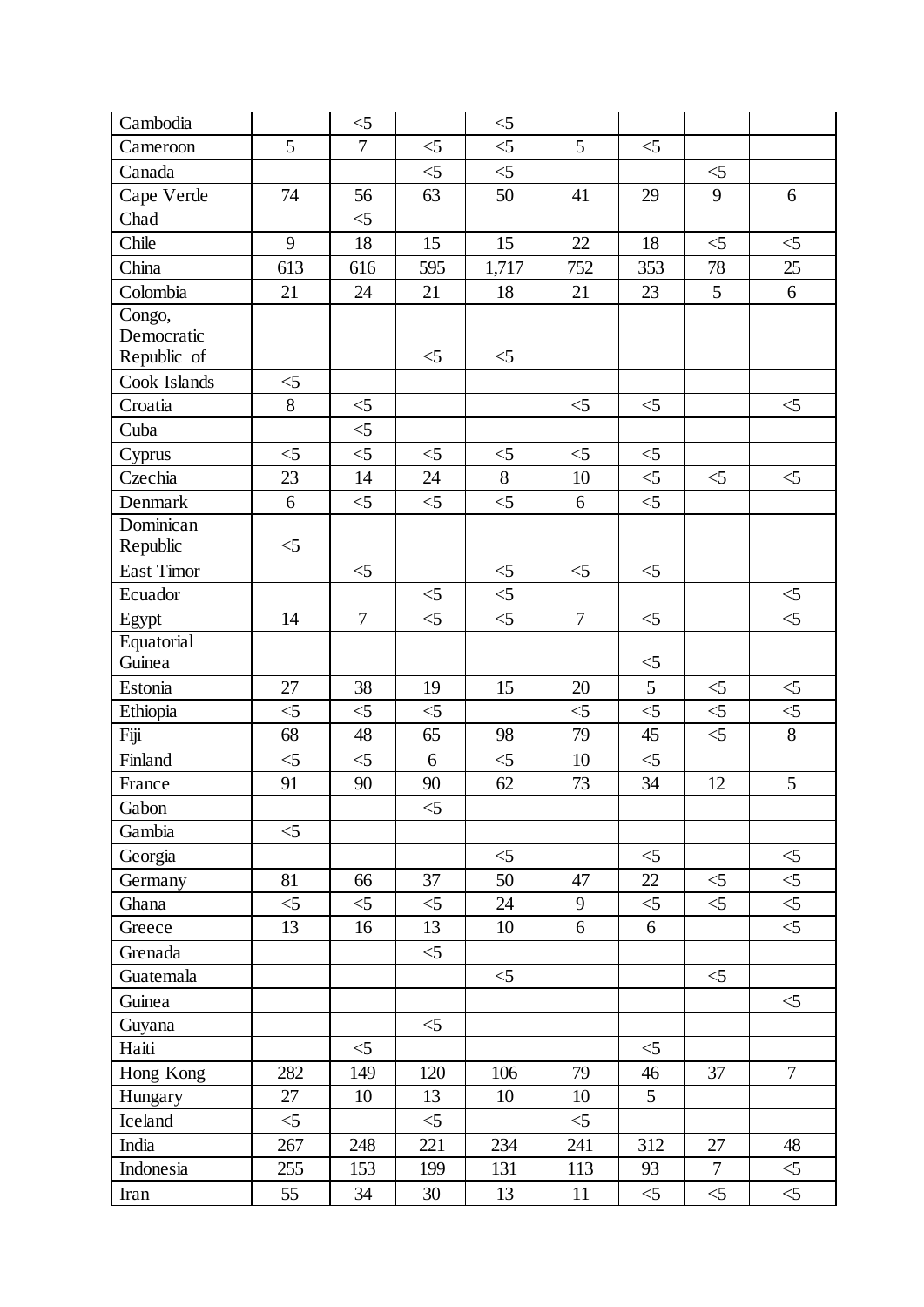| Iraq             | 22             | 10                | 9              | 12                | $\tau$          | $\leq 5$       | $<$ 5          | $\leq 5$        |
|------------------|----------------|-------------------|----------------|-------------------|-----------------|----------------|----------------|-----------------|
| Ireland          | 180            | 111               | 63             | 60                | 59              | 64             | 8              | $\leq 5$        |
| Israel           | 13             | 9                 | $\overline{7}$ | $<$ 5             | $\leq$          | $\leq$         | $<$ 5          |                 |
| Italy            | 79             | 48                | 55             | 41                | 29              | 13             | $\overline{7}$ | $\leq$          |
| Ivory Coast      |                |                   | $\leq$         |                   |                 | $\leq$         |                |                 |
| Jamaica          | $\leq$         |                   |                |                   |                 |                |                |                 |
| Japan            | 26             | 28                | 18             | 25                | 25              | 19             | $\leq$         | $\leq$          |
| Jordan           | $\leq$         | 8                 | 5              | 6                 | $5\overline{)}$ |                |                | $<$ 5           |
| Kazakhstan       |                |                   |                | $\leq$            |                 | $\leq$         |                |                 |
| Kenya            | $\leq$         | 5                 | $\leq$         | 9                 | $\leq$          | 12             | $\leq$         | $\leq$          |
| Kiribati         | $\leq$         |                   |                | $\leq$            |                 |                |                |                 |
| Kuwait           | $\leq$         | $<$ 5             | $\leq$         |                   | $\leq$ 5        |                |                |                 |
| Laos             | $\leq$         | $\overline{7}$    | $\leq$ 5       | $8\,$             | $\leq$          | $\leq$         |                |                 |
| Latvia           | 14             | 23                | $\leq$         | 5                 | $\overline{5}$  | $\leq$ 5       |                |                 |
| Lebanon          | 6              | 13                | 12             | 10                | 12              | 5              | $<$ 5          |                 |
| Liberia          | $\leq$         |                   | $\leq$         |                   | $\leq$ 5        |                |                |                 |
| Lithuania        | 8              | 9                 | 21             | 10                | $\overline{8}$  | $\leq$         |                | $<$ 5           |
| Luxembourg       |                | $\leq 5$          |                |                   |                 | $\leq$ 5       |                |                 |
| Macau            | $\leq$         | $\leq$            |                | $\leq$            |                 |                | $<$ 5          |                 |
| Malaysia         | 1,678          | 1,428             | 2,451          | 1,721             | 1,385           | 627            | 66             | 31              |
| Maldives         |                | $<$ 5             |                |                   |                 |                |                |                 |
| Malta            | $\leq$         | $\leq$            | $\leq$         | $\leq$            | $\leq$          |                | $\leq$         |                 |
| <b>Mauritius</b> | 5              | $\leq$            | $\overline{5}$ | $\overline{5}$    | $\overline{7}$  | $\overline{7}$ |                | $5\overline{)}$ |
| Mexico           | 8              | 10                | $\leq$         | 10                | $<$ 5           | $\leq$         | $<$ 5          | $\leq$          |
| Moldova          |                |                   |                |                   | $\leq$          |                |                |                 |
| Mongolia         | $\leq$         | 8                 | $\overline{7}$ | $8\,$             | 11              | $<$ 5          | $<$ 5          | $\leq$          |
| Montenegro       | $\leq$         |                   |                |                   |                 |                |                |                 |
| Morocco          | $<$ 5          | $<$ 5             | 5              | $\leq 5$          |                 |                |                |                 |
| Myanmar          | $\overline{5}$ | $\overline{\leq}$ |                | $\overline{\leq}$ | 11              | 6              | $\leq 5$       |                 |
| Namibia          |                |                   |                | $<$ 5             | $\leq$          |                |                |                 |
| Nepal            | 59             | 56                | 30             | 31                | 40              | 22             | $<$ 5          | 19              |
| Netherlands      | 11             | 19                | 12             | 13                | 16              | 6              | $<$ 5          | $<$ 5           |
| New Zealand      | 187            | 453               | 492            | 610               | 517             | 340            | 379            | 82              |
| Nigeria          | 13             | 11                | 14             | 10                | 6               | 8              | $<$ 5          | $\overline{5}$  |
| North Korea      |                |                   |                |                   |                 | $<$ 5          |                |                 |
| Norway           |                | $<$ 5             | 6              | $<$ 5             | $\overline{7}$  |                | $\leq$         |                 |
| Pakistan         | 51             | 47                | 29             | 39                | 32              | 20             | 5 <sup>5</sup> | $\overline{7}$  |
| Palestinian      |                |                   |                |                   |                 |                |                |                 |
| Authority        |                |                   | $<$ 5          |                   |                 |                |                |                 |
| Papua New        |                |                   |                |                   |                 |                |                |                 |
| Guinea           | 28             | 29                | 55             | 37                | 24              | 44             | $<$ 5          | 6               |
| Paraguay         |                |                   | $\leq$ 5       |                   |                 |                |                |                 |
| Peru             | 6              | $<$ 5             | $\leq$         | $<$ 5             | 5               | $\leq$ 5       | $\leq$ 5       |                 |
| Philippines      | 56             | 32                | 38             | 41                | 67              | 26             | 9              | 9               |
| Poland           | 33             | 13                | 28             | 19                | 10              | 5              | $<$ 5          | $\leq 5$        |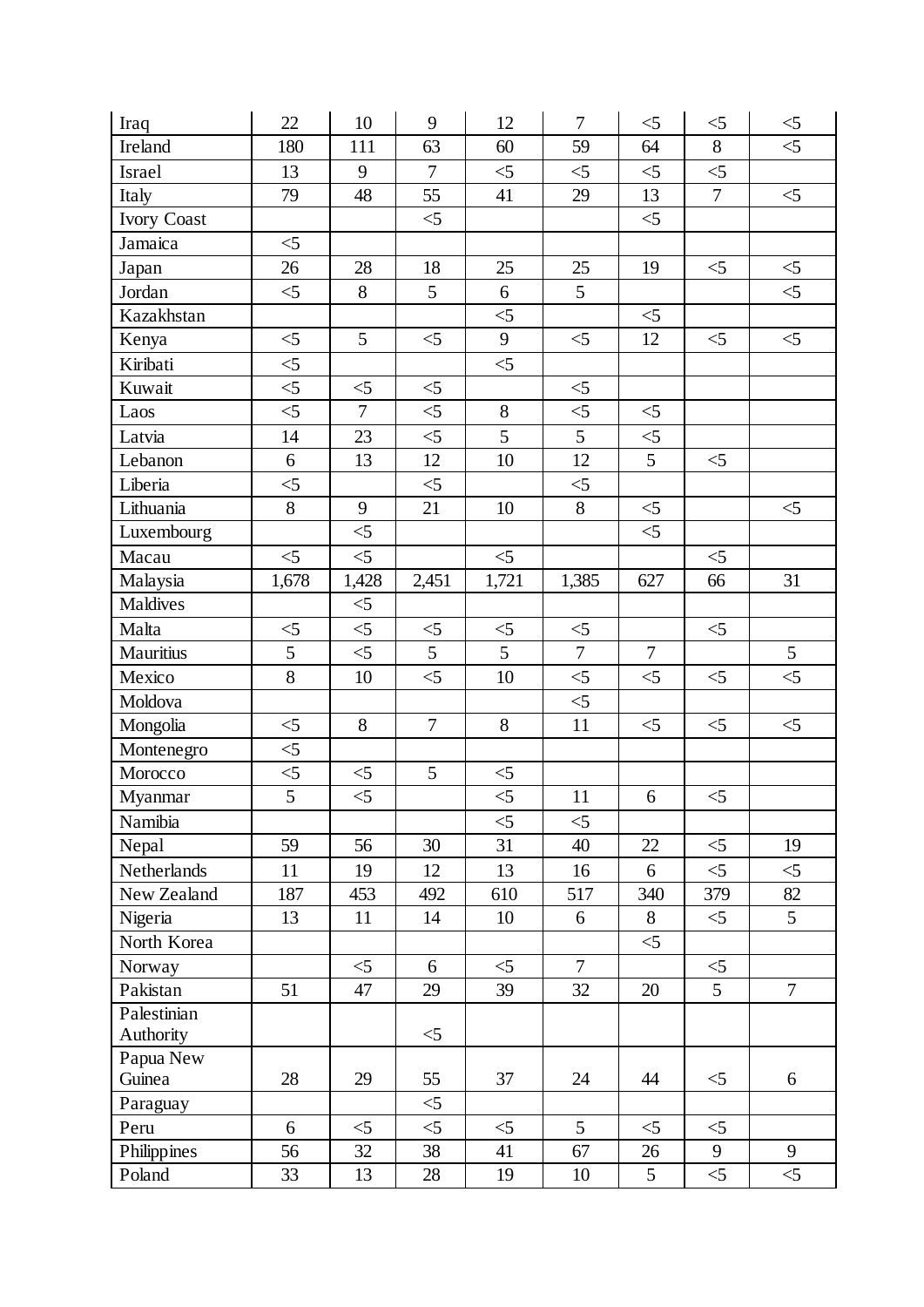| Portugal         | 15               | 6              | 10                | 10               | 5                 | $<$ 5          | $\leq$ | $\leq$         |
|------------------|------------------|----------------|-------------------|------------------|-------------------|----------------|--------|----------------|
| Qatar            | $\leq 5$         |                | $\leq$            |                  |                   |                |        |                |
| Republic of      |                  |                |                   |                  |                   |                |        |                |
| North            |                  |                |                   |                  |                   |                |        |                |
| Macedonia        | $\leq 5$         | $<$ 5          | $\leq 5$          | $\leq 5$         | $\leq$            | $\leq$ 5       |        |                |
| Romania          | $\boldsymbol{7}$ | 12             | 8                 | 5                | 11                | 5              | $<$ 5  | $<$ 5          |
| Russia           | $\overline{9}$   | 6              | $\leq$            | $\overline{7}$   | $\leq$            | $\overline{6}$ | $\leq$ |                |
| Rwanda           |                  |                | $\leq$            | $\leq$           |                   |                |        |                |
| Samoa            | 5                | $\leq$ 5       | $\leq$ 5          | 5                | 9                 | $\leq$         | $<$ 5  |                |
| Saudi Arabia     | $\leq 5$         | 8              | $\overline{8}$    | $\leq$           | 6                 | $\leq$         |        |                |
| Senegal          |                  |                |                   |                  | $\leq$ 5          |                |        |                |
| Serbia           | $\leq$           | $\overline{7}$ | $\leq 5$          | $\leq$           | $\leq$            |                | $\leq$ | $\leq 5$       |
| Serbia and       |                  |                |                   |                  |                   |                |        |                |
| Montenegro       |                  |                |                   | $<$ 5            |                   |                |        |                |
| Seychelles       |                  | $<$ 5          |                   |                  | $\leq$            |                |        |                |
| Sierra Leone     | $\leq$           |                |                   | 13               | $\leq$            |                |        | $\leq$         |
| Singapore        | 25               | 25             | 44                | 24               | 27                | 10             | $\leq$ |                |
| Slovakia         | $\leq$           | 11             | $\leq$ 5          |                  | $\leq 5$          | $\leq$ 5       |        |                |
| Slovenia         | 8                | $<$ 5          | $\overline{\leq}$ | $\leq$ 5         | $\overline{\leq}$ | 6              |        |                |
| Solomon          |                  |                |                   |                  |                   |                |        |                |
| <b>Islands</b>   | 21               | 6              | 5                 | $\tau$           | $\leq$            | $<$ 5          |        | $\leq 5$       |
| Somalia          | $\leq$           |                | $\leq$            |                  |                   | $\leq$         | $<$ 5  |                |
| South Africa     | $\overline{7}$   | 14             | 15                | 9                | 14                | $\overline{5}$ | $\leq$ | $\leq$         |
| South Korea      | 253              | 208            | 136               | 122              | 151               | 67             | 17     | $\overline{6}$ |
| South Sudan      |                  |                | $<$ 5             |                  | $<$ 5             |                |        | $\leq$         |
| Spain            | 41               | 38             | 18                | 17               | 19                | 8              | $<$ 5  | $\leq$         |
| Sri Lanka        | 54               | 114            | 55                | 90               | 64                | 38             | $<$ 5  | 16             |
| <b>Stateless</b> | $\leq$           | $\leq$         | $\leq$            | $\leq$           | $\leq$            | $\leq$         | $\leq$ | $\leq$         |
| Sudan            | $\leq 5$         | $\leq 5$       | $\leq$            | $<$ 5            | $\leq$            | $\leq$         |        | $\leq$         |
| Sweden           | 20               | $12\,$         | 20                | $\boldsymbol{7}$ | 10                | $\leq 5$       |        | $\leq$         |
| Switzerland      | $<$ 5            |                | 12                | $<$ 5            | $<$ 5             | $<$ 5          |        |                |
| Syria            |                  | 5              |                   |                  |                   |                | 14     |                |
| Taiwan           | 292              | 315            | 153               | 123              | 137               | 64             | 16     | 8              |
| Tajikistan       |                  | $<$ 5          |                   |                  |                   |                |        |                |
| Tanzania         | $\leq$           |                | $<$ 5             | $<$ 5            |                   |                | $<$ 5  | $<$ 5          |
| Thailand         | 114              | 106            | 104               | 120              | 90                | 54             | $<$ 5  | 8              |
| Tonga            | 20               | 29             | 40                | 34               | 39                | 24             |        |                |
| Tunisia          | $\leq$           | $\leq$ 5       | $<$ 5             |                  |                   |                |        |                |
| Turkey           | 17               | 6              | 10                | 11               | 6                 | $\leq$ 5       | 13     | $\overline{7}$ |
| Tuvalu           |                  |                | $\leq 5$          |                  |                   |                |        |                |
| Uganda           |                  |                | $<$ 5             |                  | $<$ 5             | $\leq$ 5       |        |                |
| Ukraine          | $\leq$           | $<$ 5          | $\leq$ 5          | $<$ 5            | $\leq$            | $<$ 5          | $<$ 5  | $\leq 5$       |
| United Arab      |                  |                |                   |                  |                   |                |        |                |
| Emirates         |                  | $\leq$ 5       | $\leq$ 5          | $\leq$           |                   |                |        |                |
| United           |                  |                |                   |                  |                   |                |        |                |
| Kingdom          | 313              | 275            | 244               | 223              | 237               | 141            | 40     | 42             |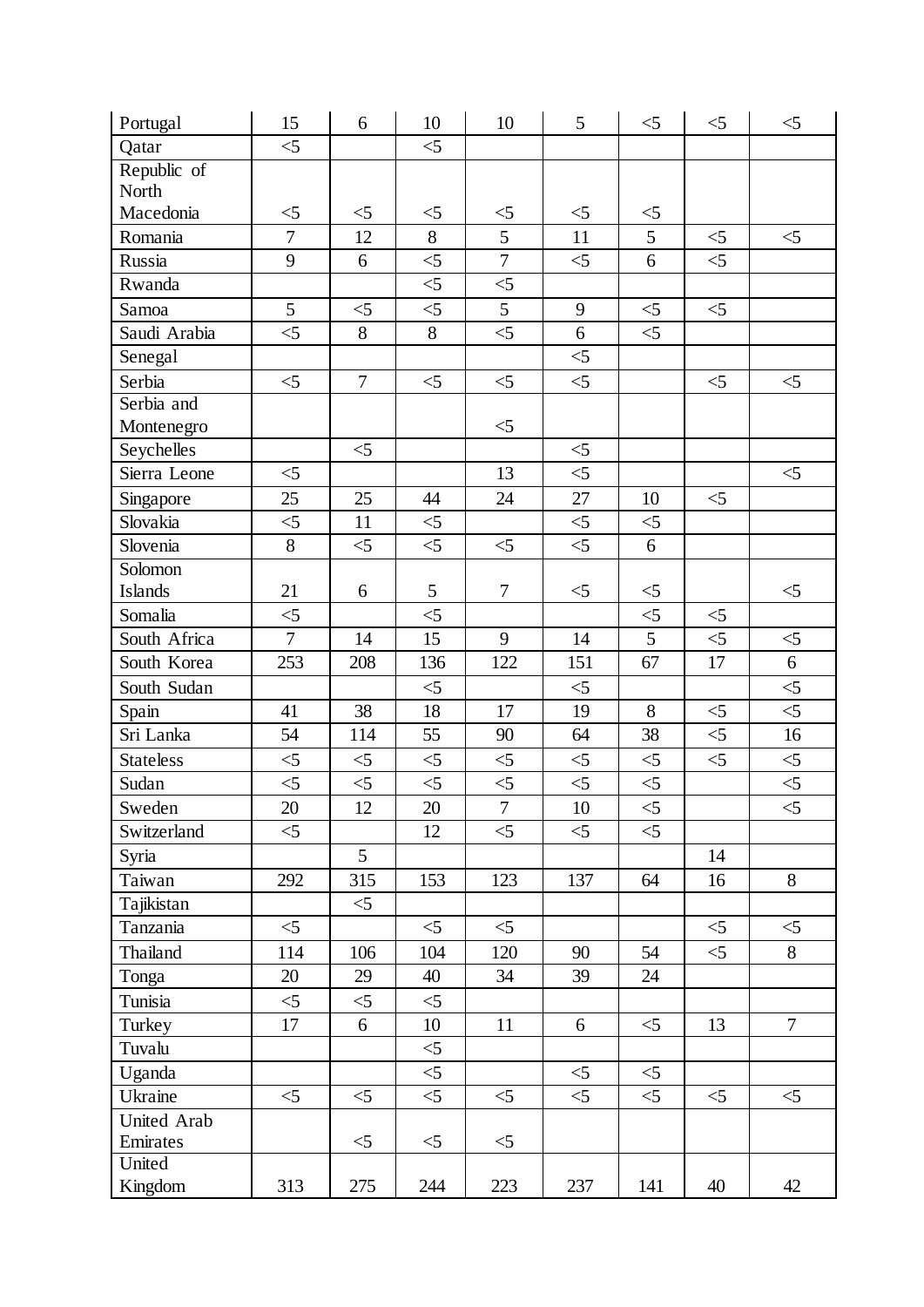| United States of       |          |          |       |       |          |          |       |       |
|------------------------|----------|----------|-------|-------|----------|----------|-------|-------|
| America                | 150      | 158      | 166   | 125   | 97       | 69       | 9     | 10    |
| Unknown                | 357      | 327      | 275   | 204   | 191      | 123      | 24    | 10    |
| Uruguay                | $\leq$ 5 |          |       |       | $<$ 5    | $<$ 5    |       |       |
| Uzbekistan             |          |          |       | $<$ 5 | $<$ 5    | $<$ 5    |       |       |
| Vanuatu                | $<$ 5    | $<$ 5    | $<$ 5 | $<$ 5 | $<$ 5    | $<$ 5    | $<$ 5 |       |
| Venezuela              | $<$ 5    | $<$ 5    | $<$ 5 | $<$ 5 | $<$ 5    | $\leq$ 5 |       |       |
| Vietnam                | 162      | 195      | 373   | 245   | 264      | 183      | 118   | 41    |
| Yemen                  |          |          |       | $<$ 5 |          |          |       |       |
| Yugoslavia             | $<$ 5    | $<$ 5    | $<$ 5 | $<$ 5 | $<$ 5    | $\leq$ 5 |       |       |
| Zambia                 | $<$ 5    | $<$ 5    |       |       |          |          |       | $<$ 5 |
| Zimbabwe               | $\leq$ 5 | $\leq$ 5 | 9     | 5     | $\leq$ 5 | 5        | $<$ 5 |       |
| <b>Total Voluntary</b> | 6,520    | 6,053    | 6,856 | 6,900 | 5,408    | 3,191    | 1,002 | 512   |

| <b>INVOLUNTARY Removals from Immigration Detention FY2014/15 - YTD 2021/22</b> |               |                  |                   |                |               |                |                  |                               |  |
|--------------------------------------------------------------------------------|---------------|------------------|-------------------|----------------|---------------|----------------|------------------|-------------------------------|--|
| Citizenship at<br><b>Departure</b>                                             | 2014-<br>2015 | $2015 -$<br>2016 | 2016-<br>2017     | 2017-<br>2018  | 2018-<br>2019 | 2019-<br>2020  | $2020 -$<br>2021 | $2021 -$<br>2022 to<br>31 Jan |  |
| Afghanistan                                                                    | $<$ 5         | $<$ 5            | $\leq$ 5          |                |               |                |                  |                               |  |
| Albania                                                                        | $\leq$        |                  | $\leq$            |                | $\leq$        |                |                  | $\leq$                        |  |
| Bangladesh                                                                     | $\leq$        | $\overline{7}$   | $\overline{5}$    | $<$ 5          | $<$ 5         |                |                  |                               |  |
| Belgium                                                                        |               |                  |                   |                |               | $\leq$         |                  |                               |  |
| Bosnia -                                                                       |               |                  |                   |                |               |                |                  |                               |  |
| Herzegovina                                                                    |               |                  |                   |                |               |                | $<$ 5            |                               |  |
| <b>Botswana</b>                                                                |               |                  |                   |                | $\leq$        |                |                  |                               |  |
| <b>Brazil</b>                                                                  | $<$ 5         | $<$ 5            |                   | $\leq$ 5       | $<$ 5         | $<$ 5          |                  |                               |  |
| Cameroon                                                                       |               | $\leq$           |                   | $\leq$         |               |                |                  |                               |  |
| Cape Verde                                                                     | $<$ 5         |                  |                   | $<$ 5          |               |                |                  |                               |  |
| Chile                                                                          |               |                  | $\leq$            |                |               |                |                  |                               |  |
| China                                                                          | 24            | 32               | 11                | 25             | 6             | $\leq$         |                  |                               |  |
| Colombia                                                                       |               |                  |                   |                |               | $\leq$         |                  |                               |  |
| Czechia                                                                        |               |                  |                   |                |               | $\leq$         |                  |                               |  |
| Denmark                                                                        |               |                  | $\leq$            |                |               |                |                  |                               |  |
| <b>East Timor</b>                                                              |               |                  | $<$ 5             |                |               |                |                  |                               |  |
| Egypt                                                                          | $\leq 5$      |                  | $\overline{\leq}$ | $\overline{5}$ |               |                |                  |                               |  |
| Eritrea                                                                        |               |                  |                   |                |               | $\leq$         |                  |                               |  |
| Fiji                                                                           | 19            | $\overline{7}$   | 14                | 9              | 10            | $\overline{7}$ |                  |                               |  |
| France                                                                         |               |                  | $<$ 5             | $<$ 5          | $\leq$        |                |                  |                               |  |
| Georgia                                                                        |               |                  | $<$ 5             |                |               |                |                  |                               |  |
| Germany                                                                        | $<$ 5         | $\leq$           |                   |                |               |                |                  |                               |  |
| Ghana                                                                          | $\leq$        | $\leq$           |                   | $<$ 5          |               |                |                  | $\leq$ 5                      |  |
| Hong Kong                                                                      | $\leq$        | 5                |                   | $<$ 5          |               |                |                  |                               |  |
| Hungary                                                                        | $\leq$        |                  |                   |                |               |                |                  |                               |  |
| India                                                                          | $<\!\!5$      | $8\,$            |                   | 15             | $8\,$         | 5              |                  |                               |  |
| Indonesia                                                                      | $<$ 5         | $\leq 5$         | $\leq$            | $\leq$         | $\leq 5$      |                |                  |                               |  |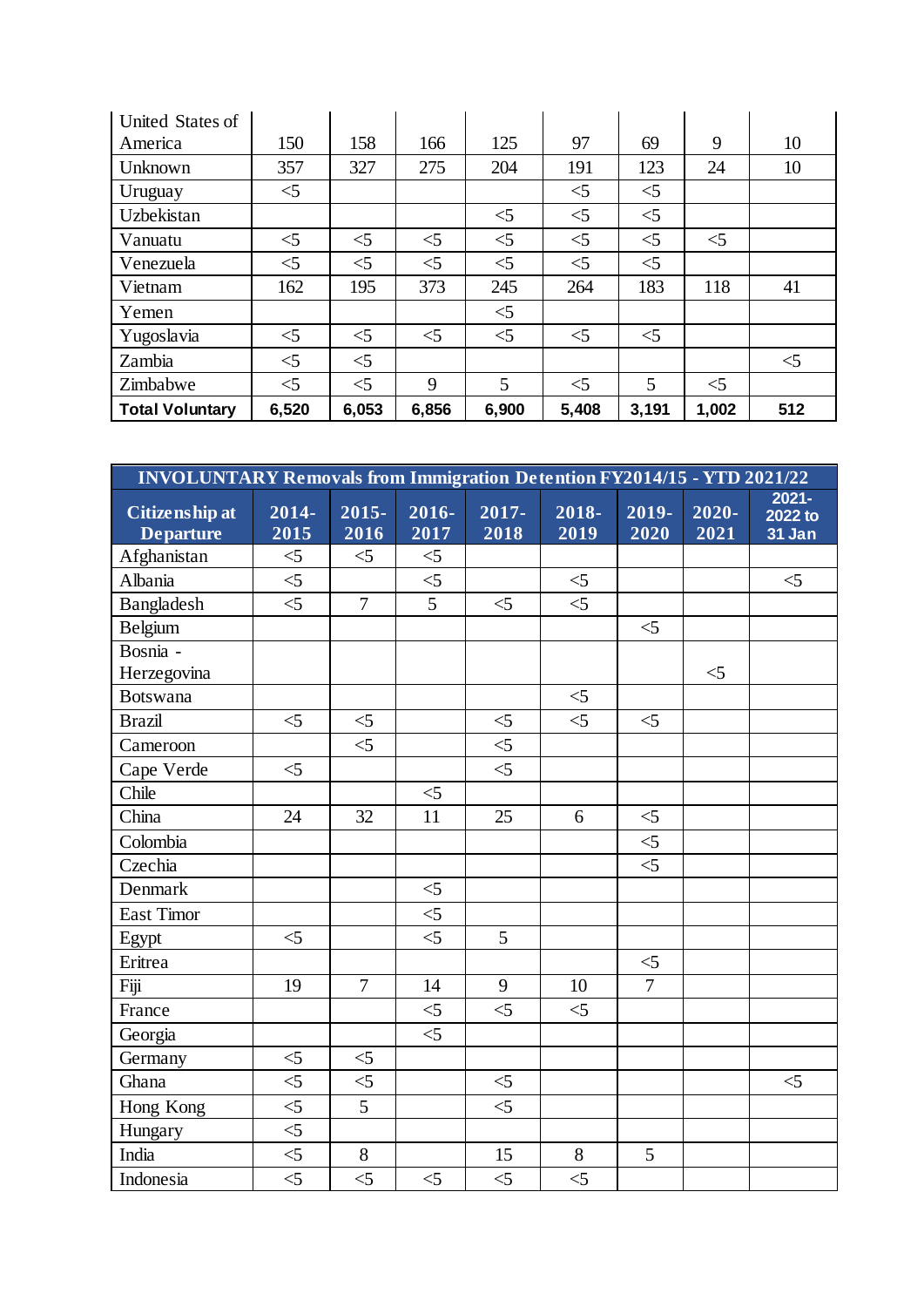| Iran         | $\leq$           |                |                |                   |                | $<$ 5    |        |                |
|--------------|------------------|----------------|----------------|-------------------|----------------|----------|--------|----------------|
| Iraq         |                  | $\leq$         | $<\!\!5$       | 6                 | $\leq$         |          |        |                |
| Ireland      | $\leq$           |                | $\leq$ 5       | $\leq$            | $<$ 5          |          |        | $\leq$         |
| Italy        | 5                | $\leq$         | $\leq$         | $\leq$            | $\leq$         |          | $\leq$ | $\leq$         |
| Japan        |                  |                | $\leq$         |                   | $\leq$         |          |        |                |
| Jordan       | $\leq$ 5         | $<$ 5          |                | $<$ 5             |                |          |        |                |
| Kenya        |                  |                |                | $\leq$            | $\leq$         |          |        |                |
| Lebanon      | $\overline{7}$   | 8              | $<$ 5          | 6                 | $\leq$         | $\leq$   |        |                |
| Macau        | $<$ 5            |                |                |                   |                |          |        |                |
| Malaysia     | 5                | $\leq$         | 13             | 11                | $\overline{7}$ | 5        | $<$ 5  |                |
| Mauritius    | $\leq 5$         |                |                | $\leq$            | $\leq$         | $\leq$   |        |                |
| Mongolia     | $<$ 5            |                | $\leq$         |                   | $\leq$         |          |        |                |
| Morocco      |                  |                | $\leq$         |                   |                |          |        |                |
| Nepal        | $\leq$           |                | $\leq$         | 5                 | $<$ 5          | $\leq 5$ |        |                |
| Netherlands  |                  |                | $\leq$         | $\leq$            |                |          |        |                |
| New Zealand  | $\boldsymbol{7}$ | 14             | 17             | 25                | 24             | 29       | 19     | $\mathfrak{S}$ |
| Nigeria      | $\leq 5$         | $\leq$         | $\leq$         | $\leq$            | $\leq$         | $\leq$   |        | $\leq 5$       |
| Pakistan     | 5                | $\leq$         |                | $\leq$            | $\leq$         |          |        |                |
| Papua New    |                  |                |                |                   |                |          |        |                |
| Guinea       |                  |                | $<$ 5          | $\leq$            | $\leq$ 5       | $\leq$ 5 |        |                |
| Peru         |                  |                |                | $\overline{\leq}$ |                |          |        |                |
| Philippines  |                  | $<$ 5          |                |                   | $<$ 5          |          |        |                |
| Poland       |                  |                |                | $\leq$            |                |          |        |                |
| Portugal     |                  |                |                |                   |                |          |        | $<$ 5          |
| Republic of  |                  |                |                |                   |                |          |        |                |
| North        |                  |                |                |                   |                |          |        |                |
| Macedonia    |                  | $<$ 5          |                |                   | $\leq 5$       |          |        |                |
| Samoa        | $<$ 5            |                | $<$ 5          |                   |                | $<$ 5    |        |                |
| Saudi Arabia |                  | $\leq$         | $<\!\!5$       |                   |                |          |        |                |
| Serbia       |                  |                | $\leq$ 5       |                   |                |          |        |                |
| Serbia and   |                  |                |                |                   |                |          |        |                |
| Montenegro   |                  |                |                |                   |                |          |        | $\leq$ 5       |
| Sierra Leone |                  |                |                |                   | $<$ 5          |          |        |                |
| Singapore    |                  |                |                | $<$ 5             |                |          |        |                |
| South Africa | $<$ 5            |                | $<$ 5          |                   | $<$ 5          |          |        |                |
| South Korea  | $\overline{7}$   | $\leq$ 5       |                | $<$ 5             | $<$ 5          |          |        |                |
| South Sudan  |                  | $\leq$         |                |                   |                | $<$ 5    |        |                |
| Spain        |                  |                |                | $<$ 5             |                |          |        |                |
| Sri Lanka    | 5                | 13             | 8              | 20                | 16             | 8        |        | 8              |
| Sudan        |                  |                |                | $\leq$            |                |          |        |                |
| Sweden       | $<$ 5            |                |                |                   |                |          |        |                |
| Taiwan       |                  | $<$ 5          | $\leq$         | $<$ 5             | $\leq$ 5       | $\leq$ 5 |        |                |
| Thailand     |                  | $\leq$         | $<$ 5          | $\leq 5$          | $\leq 5$       | $<$ 5    |        |                |
| Tonga        | $<$ 5            | $\overline{5}$ | $\overline{7}$ | $\leq$            | 5              | $<$ 5    |        |                |
| Turkey       |                  | $\leq$         |                | $\leq 5$          |                |          |        | $\leq$         |
| Ukraine      |                  |                |                |                   |                |          |        | $\leq$         |